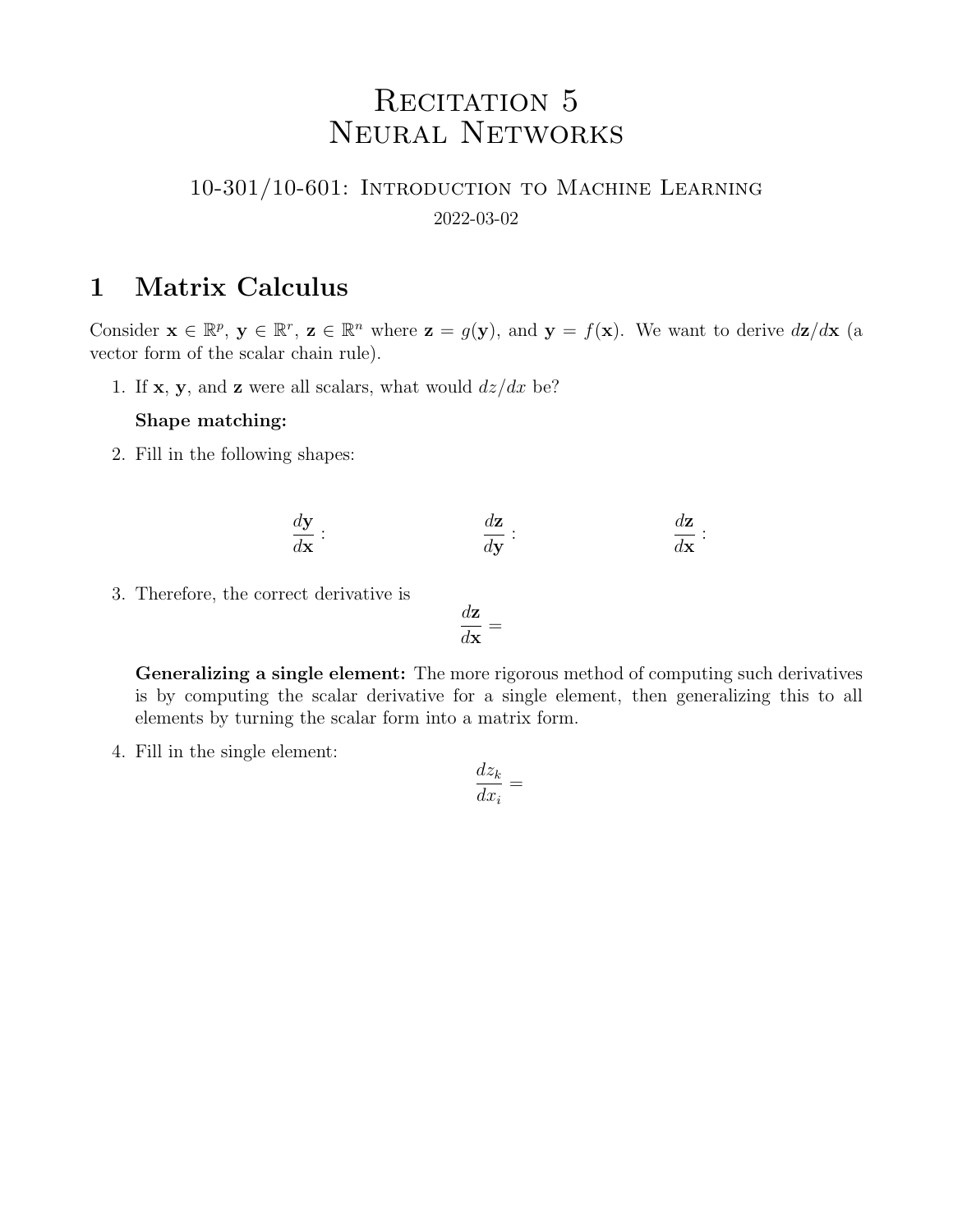## 2 Diagrams

1. For the following function  $f$ , create the computational graph using the conventions defined in lecture.

$$
f(x, y, z) = \frac{\sin(xy)}{z} + \frac{e^{xz}}{xy}
$$

2. For the following neural network, draw the corresponding computational graph. Assume that all hidden units use the sigmoid function  $(\sigma)$  as the activation function and that the loss is mean squared error. Provide the shape of all parameters defined in the computational graph. Assume the weights for the first layer and second layers are respectively the matrices  $\alpha$  and  $\beta$  and assume no weights used from  $b_k$  to  $\hat{y}$ .



3. What other sorts of diagrams show up in the deep learning literature?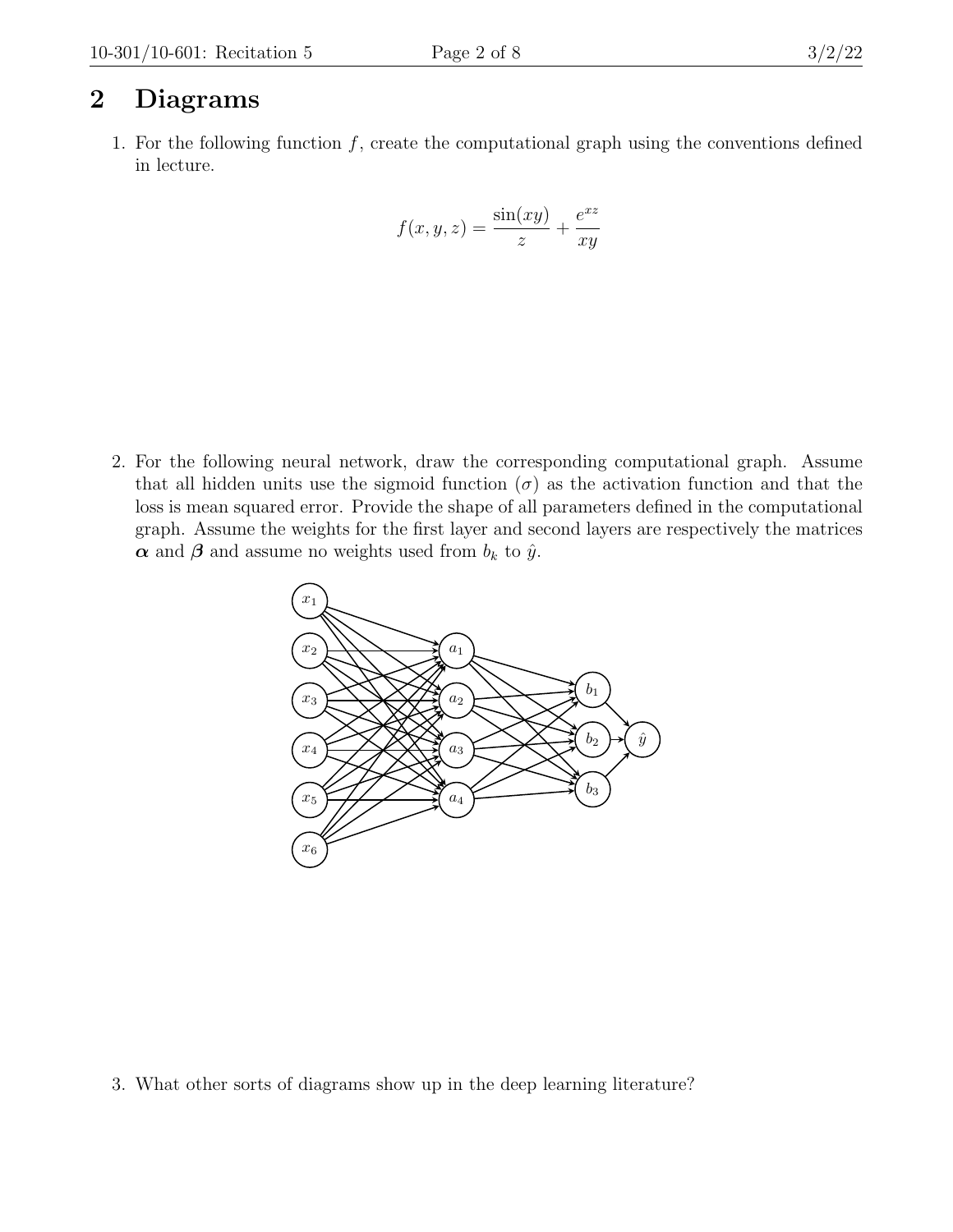### 3 Forward Propagation



Figure 1: Neural Network For Example Questions

Forward Propagation is the process of calculating the value of your loss function, given data, weights and activation functions. Given the input data  $x$ , we can transform it by the given weights,  $\alpha$ , then apply the corresponding activation function to it and finally pass the result to the next layer. Forward propagation does not involve taking derivatives and proceeds from the input layer to the output layer.

Network Overview Consider the neural network with one hidden layer shown in Figure [2.](#page-6-0) The input layer consists of 2 features  $\mathbf{x} = [x_1, x_2]^T$ , the hidden layer has 3 nodes with output  $\mathbf{z} = [z_1, z_2, z_3]^T$ , and the output layer is a scalar  $\hat{y}$ . We also add a bias to the input,  $x_0 = 1$  and the output of the hidden layer  $z_0 = 1$ , both of which are fixed to 1.

 $\alpha$  is the matrix of weights from the inputs to the hidden layer and  $\beta$  is the matrix of weights from the hidden layer to the output layer.  $\alpha_{j,i}$  represents the weight going to the node  $z_j$  in the hidden layer from the node  $x_i$  in the input layer (e.g.  $\alpha_{1,2}$  is the weight from  $x_2$  to  $z_1$ ), and  $\beta$  is defined similarly. We will use a tanh activation function for the hidden layer and no activation for the output layer.

Network Details Equivalently, we define each of the following.

The input:

$$
\mathbf{x} = [x_0, x_1, x_2]^T \tag{1}
$$

Linear combination at the first (hidden) layer:

$$
a_j = \sum_{i=0}^{2} \alpha_{j,i} \cdot x_i, \ \forall j \in \{1, ..., 3\}
$$
 (2)

Activation at the first (hidden) layer:

$$
z_j = \tanh(a_j) = \frac{e^{a_j} - e^{-a_j}}{e^{a_j} + e^{-a_j}}, \ \forall j \in \{1, ..., 3\}
$$
 (3)

$$
\mathbf{z} = [z_0, z_1, z_2, z_3]^T
$$
\n(4)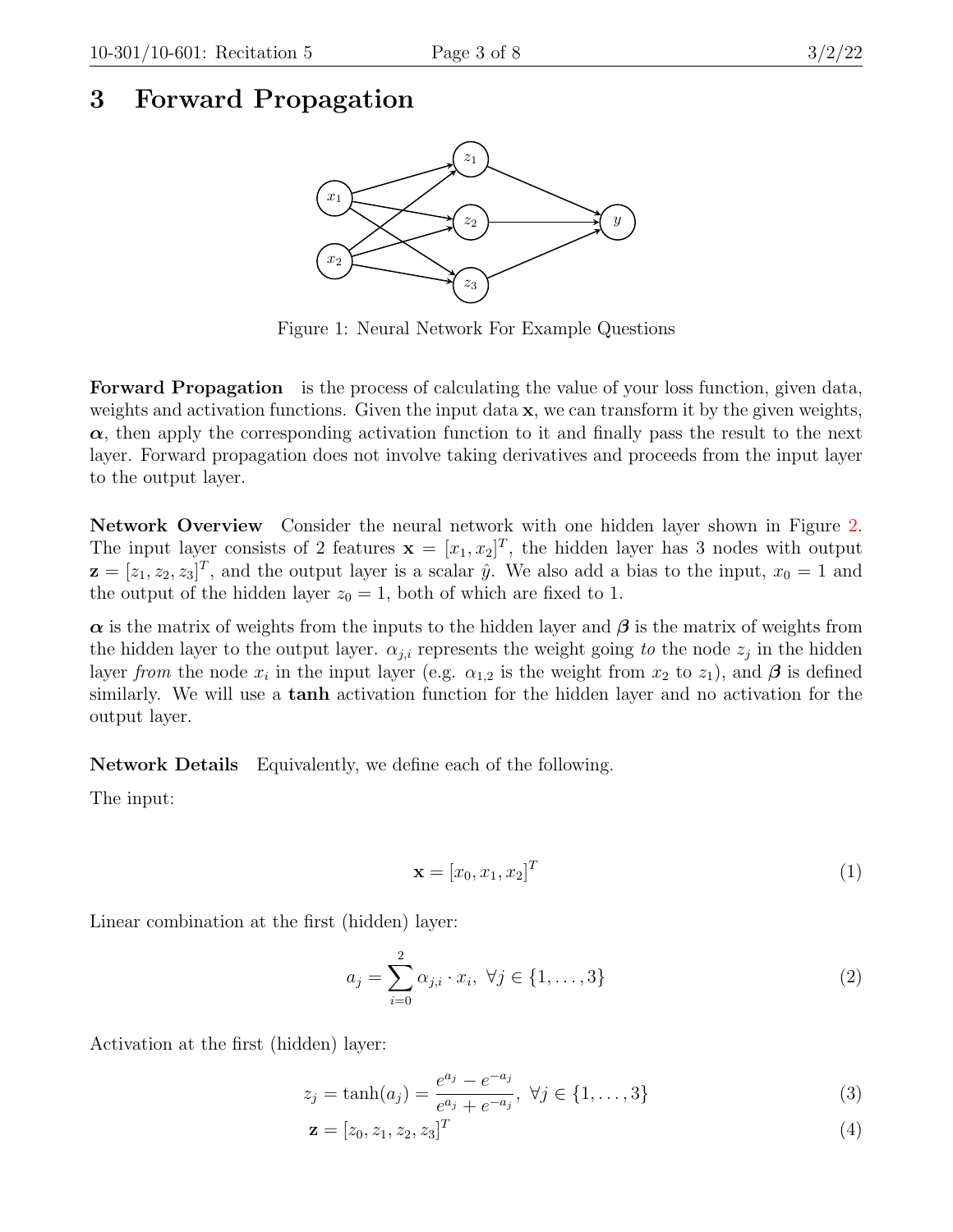Linear combination at the second (output) layer:

$$
\hat{y} = \sum_{j=0}^{3} \beta_j \cdot z_j,\tag{5}
$$

Here we fold in the bias term  $\alpha_{j,0}$  by thinking of  $x_0 = 1$ , and fold in  $\beta_0$  by thinking of  $z_0 = 1$ .

**Loss** We will use Squared error loss,  $\ell(\hat{y}, y)$ :

$$
\ell(\hat{y}, y) = \frac{1}{2}(\hat{y} - y)^2
$$
\n(6)

We initialize the network weights as:

$$
\boldsymbol{\alpha} = \begin{bmatrix} 0 & 1 & 2 \\ 2 & 1 & 0 \\ 0 & 2 & 0 \end{bmatrix}
$$

$$
\boldsymbol{\beta} = \begin{bmatrix} 0 & 1 & 2 & 2 \end{bmatrix}
$$

For the following questions, we use  $y = 3$ .

1. Why and how do we include a bias term in the input and in the hidden-layer?

2. Why do we need to use nonlinear activation functions in our neural net?

3. Scalar Form: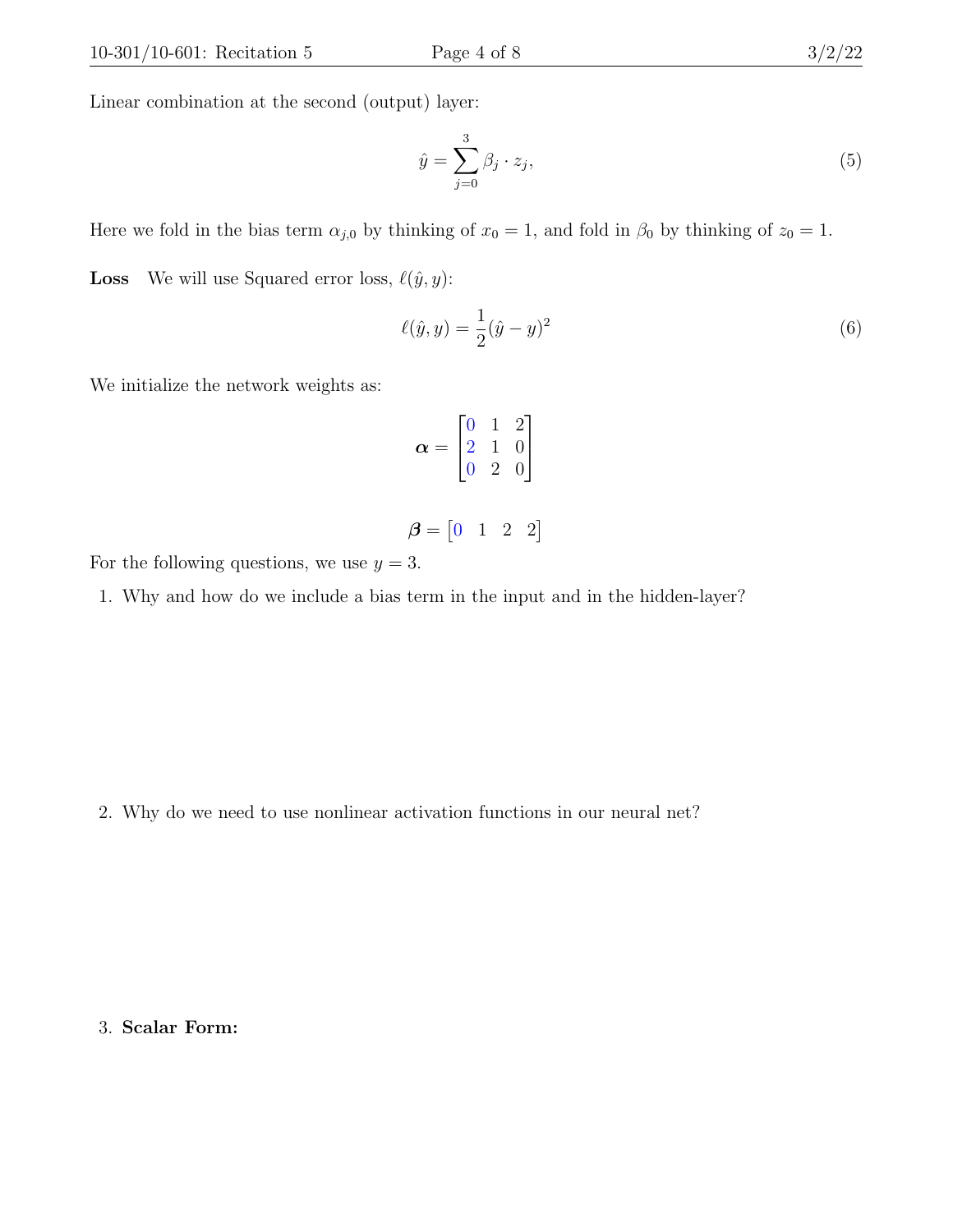$$
a_1 = \sum_{i=0}^{2} \alpha_{1,i} x_i =
$$
  
\n
$$
a_2 = \sum_{i=0}^{2} \alpha_{2,i} x_i =
$$
  
\n
$$
a_3 = \sum_{i=0}^{2} \alpha_{3,i} x_i =
$$

• Given  $z_1 = 0, z_2 = 1, z_3 = 0$  calculate  $\hat{y}, l$ 

4. Vector Form: Find the vector form of forward computation, given x is a column vector.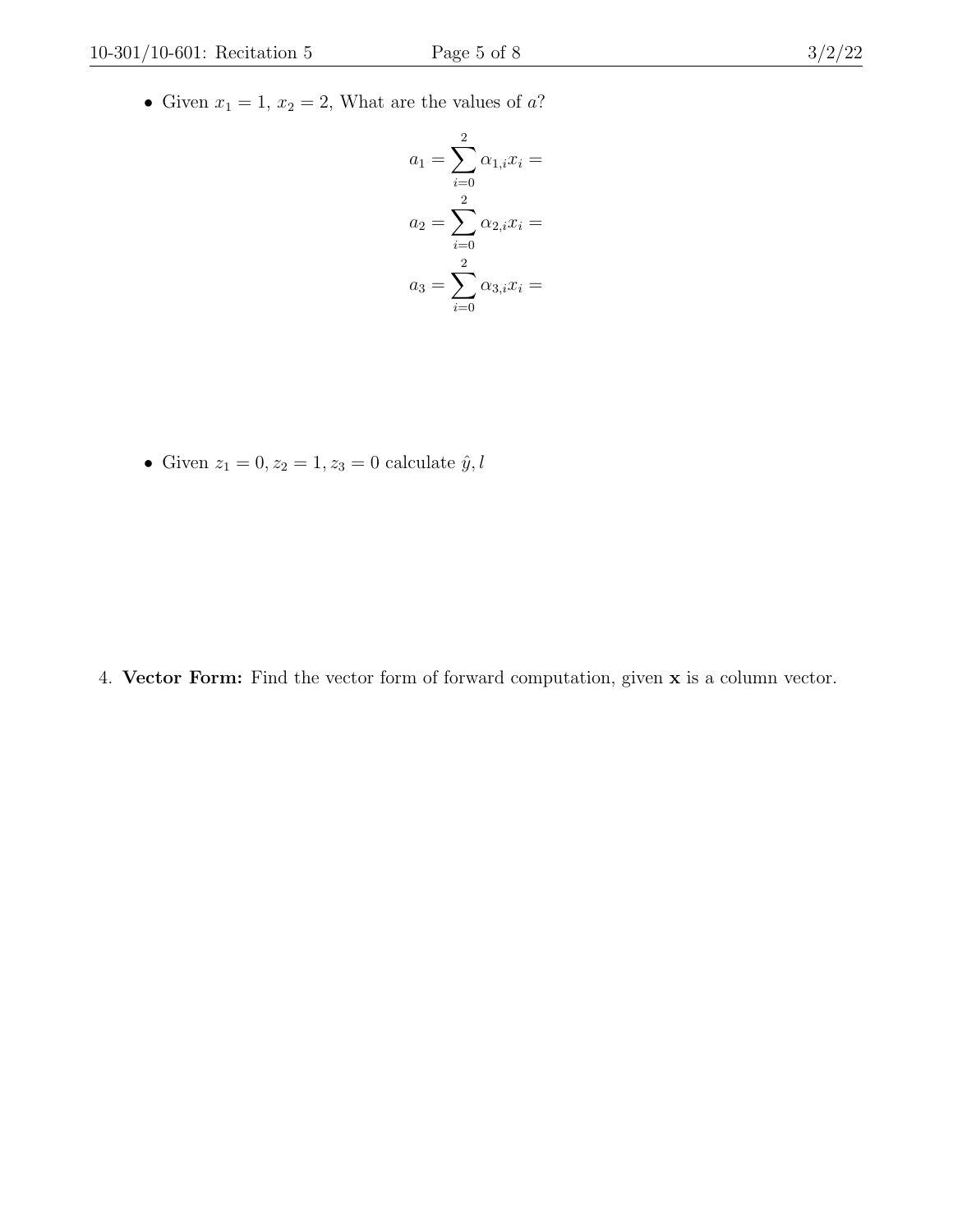5. Computation Graph: Draw a computation graph of how to compute loss from z.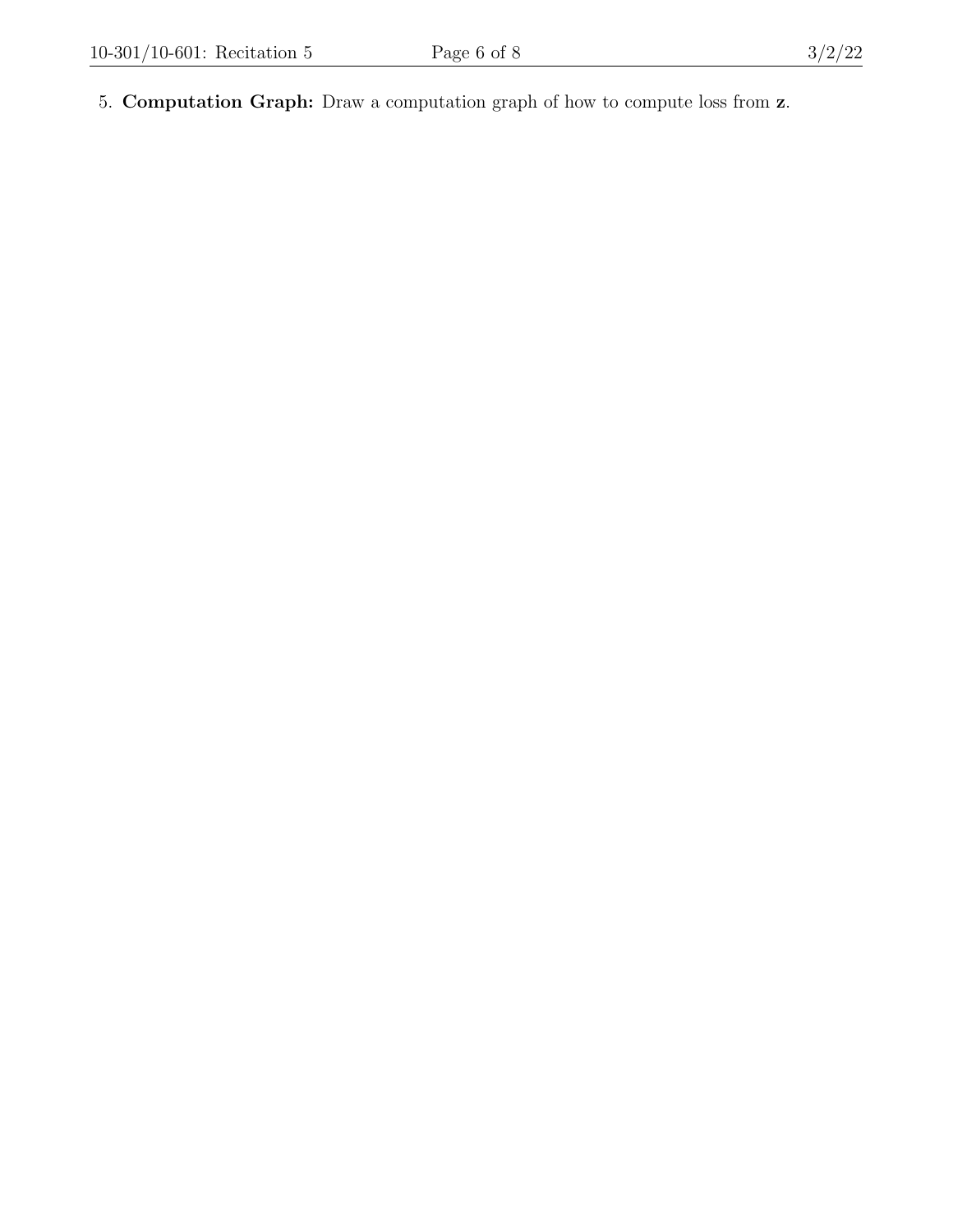### <span id="page-6-0"></span>4 Backward Propagation



Figure 2: Neural Network For Example Questions (same as Figure 1)

Given a Neural Network and a corresponding loss function  $J(\theta)$ , backpropagation gives us the gradient of the loss function with respect to the weights of the neural network. The method is called backward propagation because we calculate the gradients of the final layer of weights first, then proceed backward to the first layer. In a simple neural network with one hidden layer, the partial derivatives that we need for learning are  $\frac{\partial \ell}{\partial \alpha_{ij}}$  and  $\frac{\partial \ell}{\partial \beta_{kj}}$ , and we need to apply chain rule recursively to obtain these. Note that in implementation, it is easier to use matrix/vector forms to conduct computations.

- 1. Many gradients are calculated in back propagation. Which of these gradients are used to update the weights? Do not include intermediate value(s) used to calculate these gradient(s).
- 2. **Scalar Form:** Given  $x_1 = 1$ ,  $x_2 = 2$ , what are the values of  $\frac{\partial \ell}{\partial \beta_1}$ ,  $\frac{\partial \ell}{\partial \alpha_1}$  $\frac{\partial \ell}{\partial \alpha_{1,1}}$ ?

**Hint:**  $\frac{\partial \tanh(x)}{\partial x} = 1 - \tanh(x)^2$ 

Table 1: tanh values

| $\tanh(x)$ 0.76159 0.96403 0.99505 0.99933 0.99991 0.99999 0.99999 0.99999 0.99999 |  |  |  |  |  |
|------------------------------------------------------------------------------------|--|--|--|--|--|

| $\partial \ell$    |  | $\partial \ell \partial \hat{y}$       |
|--------------------|--|----------------------------------------|
| $\partial \beta_1$ |  | $\partial \hat{y} \, \partial \beta_1$ |